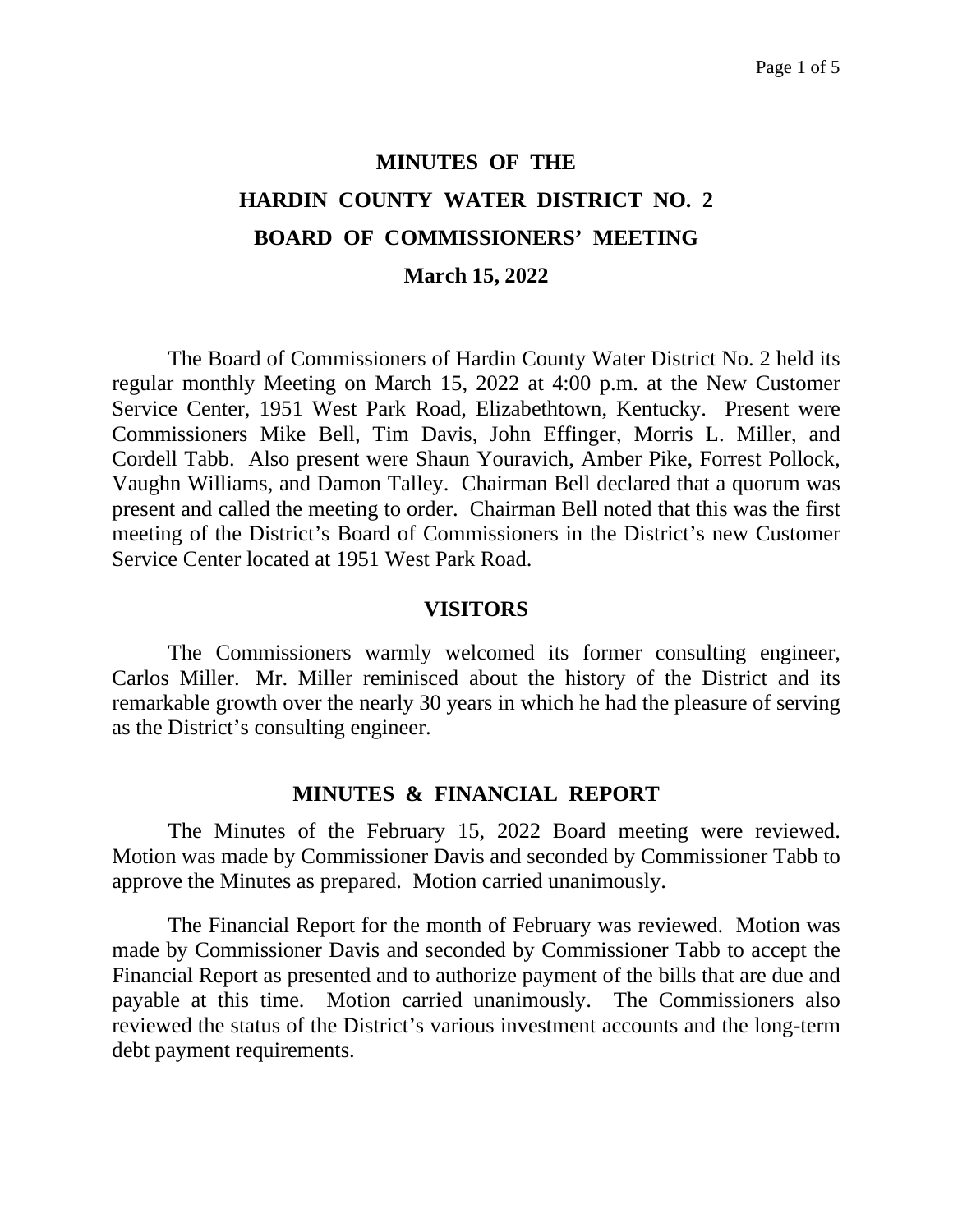### **REPORTS**

- **1. Blue Oval Project.** Vaughn Williams presented a status report on the Blue Oval Project.
- **2. Customer Service & Operations Facility Project.** General Manager Youravich presented the status report. The Project is complete except for a few "punch list" items. The Customer Service and Operations Facility opened for customers on February 22, 2022 as planned.
- **3. Departmental Reports.** General Manager Youravich and Amber Pike presented the Departmental Reports.
- **4. Project Reports.** Forrest Pollock presented a status report on various small projects which the District is constructing "in house."

## **OLD BUSINESS**

**1. Jenkins-Essex Pay Request.** There was no Pay Request submitted by Jenkins-Essex. General Manager Youravich anticipates that Jenkins- Essex will submit a final Pay Request at the April meeting.

**2. WTP Valve Actuator Award.** The Commissioners reviewed the Valve Actuator Bid Tabulation prepared by District Staff. Motion was made by Commissioner Tabb and seconded by Commissioner Effinger to take the following actions:

- a) To declare that the bid submitted by Valve Solutions, Inc. failed to meet the specifications and to reject Valve Solutions, Inc.'s bid;
- b) To declare the bid submitted by Herald Beck and Sons, Inc. ("Beck") in the amount of \$136,552 to be the lowest and best bid;
- c) To award the bid to Beck; and
- d) To authorize General Manager Youravich or other appropriate personnel to execute the necessary documents with Beck.

Motion carried unanimously.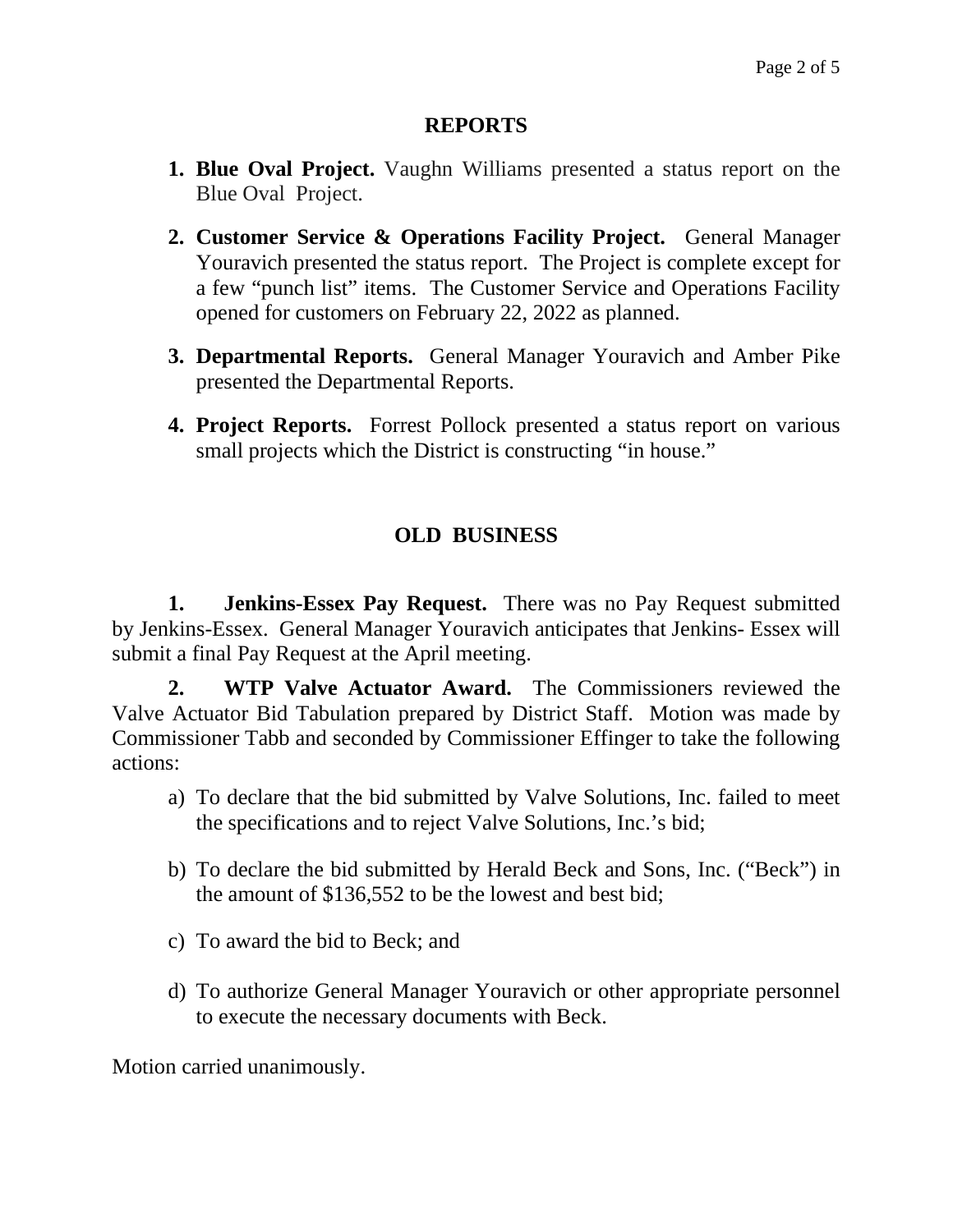**3. Miracle Mile & Ring Road Bore Bid Award.** The Commissioners reviewed the written recommendation of Engineering Design Group, Inc. ("EDG") dated March 10, 2022 concerning the road bore of U. S. Highway 31-W (Miracle Mile) in the vicinity of Ring Road. Upon the recommendation of EDG, motion was made by Commissioner Tabb and seconded by Commissioner Effinger to accept the bid of Scott & Ritter, Inc. in the amount of \$229,600 for performing the Miracle Mile road bore; to award the Miracle Mile Road Bore Contract to Scott & Ritter, Inc.; and to authorize General Manager Youravich to execute the necessary contract documents. Motion carried unanimously.

## **NEW BUSINESS**

**1. ACH Authorization.** Upon recommendation of Amber Pike, motion was made by Commissioner Davis and seconded by Commissioner Tabb to add more vendors to the list that will be paid via ACH rather than by a District check. Motion carried unanimously.

**2. Blue Oval Project.** Upon recommendation of General Manager Youravich, motion was made by Commissioner Davis and seconded by Commissioner Miller to authorize Kenvirons to undertake the design of adding additional pumps to the Miller Pump Station and to design the new pump station on the site purchased from Coleman Crady. Motion carried unanimously.

**3. Exercising Option to Purchase Additional Water from LWC.**  Motion was made by Commissioner Davis and seconded by Commissioner Tabb to authorize Chairman Bell to send a letter notifying the Louisville Water Company ("LWC") that the District is exercising its option under the existing Agreement to increase the maximum daily purchase amount from 5 MGD to 10 MGD. The letter will also request LWC to start planning for supplying up to an additional 10 MGD to the District.Motion carried unanimously.

**4. Chlorine Analyzers Purchase.** Motion was made by Commissioner Davis and seconded by Commissioner Miller to purchase four (4) Chlorine Analyzers for the City Springs WTP for the total price of \$10,731.48.Motion carried unanimously.

**5. Glendale Sewer Engineering Services.** Motion was made by Commissioner Effinger and seconded by Commissioner Davis to engage the services of Kenvirons to perform the engineering services necessary in the Glendale area, including for the Blue Oval Project.Motion carried unanimously.

**6. LWC Rate Increase.** General Manager Youravich reported that LWC has informed the District of the amount of its annual wholesale rate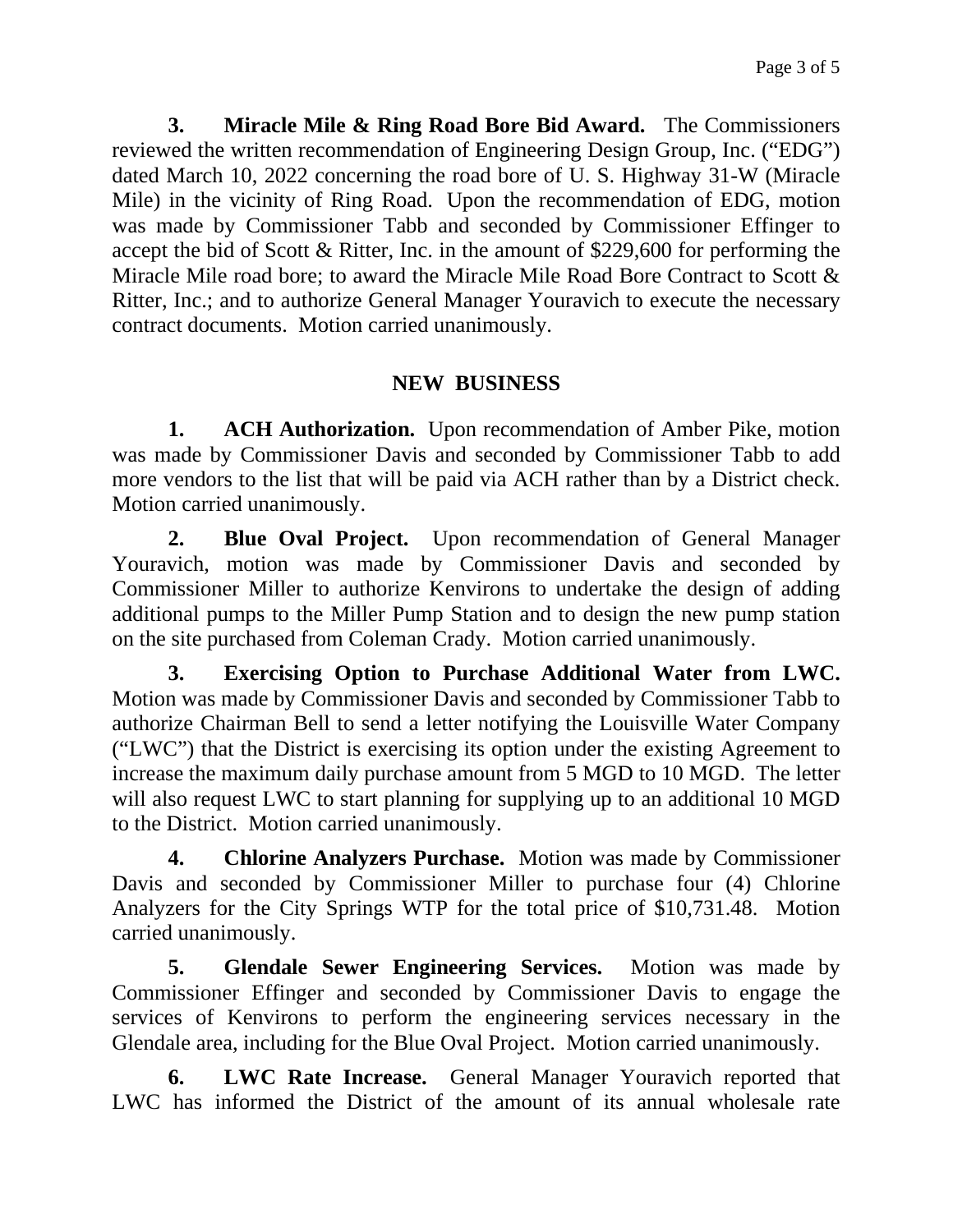adjustment. The volumetric rate will increase by nine cents (from \$2.46 to \$2.55) per 1,000 gallons, but the Service Charge will decrease by approximately \$1,400 per month. The new rates will take effect on July 1, 2022, subject to PSC approval. The Board will need to adopt a Purchased Water Adjustment ("PWA") Resolution at its May meeting if it plans to "pass through" this increased cost to its customers.

**7. Inspire Rx Pharmacy.** Commissioner Davis discussed the tremendous savings available to the District's employees and the District by utilizing the services of Inspire Rx Pharmacies, LLC for diabetes care and supplies. Motion was made by Commissioner Tabb and seconded by Commissioner Davis to approve and enter into the proposed contract with Inspire Rx Pharmacies, LLC for diabetes care and supplies.Motion carried unanimously.

**8. Annual Fiscal Court Presentation.** General Manager Youravich made a PowerPoint presentation summarizing the accomplishments of the District in 2021; the challenges that await the District in 2022; and the major Capital Projects that the District has planned for 2022 and beyond. He plans to make a similar presentation before the Hardin Fiscal Court on March 22, 2022.

**9. Executive Session.** Motion was made by Commissioner Tabb and seconded by Commissioner Miller to go into Executive Session to discuss real property acquisition and sale, pending litigation, potential litigation, and personnel matters involving one or more specific employees. Motion carried unanimously.

# **\* \* \* EXECUTIVE SESSION DISCUSSION \* \* \***

Motion was made by Commissioner Tabb and seconded by Commissioner Miller to return to open session. Motion carried unanimously. Chairman Bell announced that it would be necessary to take action concerning one of the matters discussed in Executive Session.

**10. Mediation Settlement Agreement.** Damon Talley summarized the terms contained in the Mediation Settlement Agreement with John Wayne Scott negotiated by Chairman Bell during the March 1, 2022 Mediation, contingent upon Board Approval. Motion was made by Commissioner Effinger and seconded by Commissioner Miller to ratify the actions of Chairman Bell in negotiating the settlement and to approve the Mediation Settlement Agreement.Motion carried unanimously.